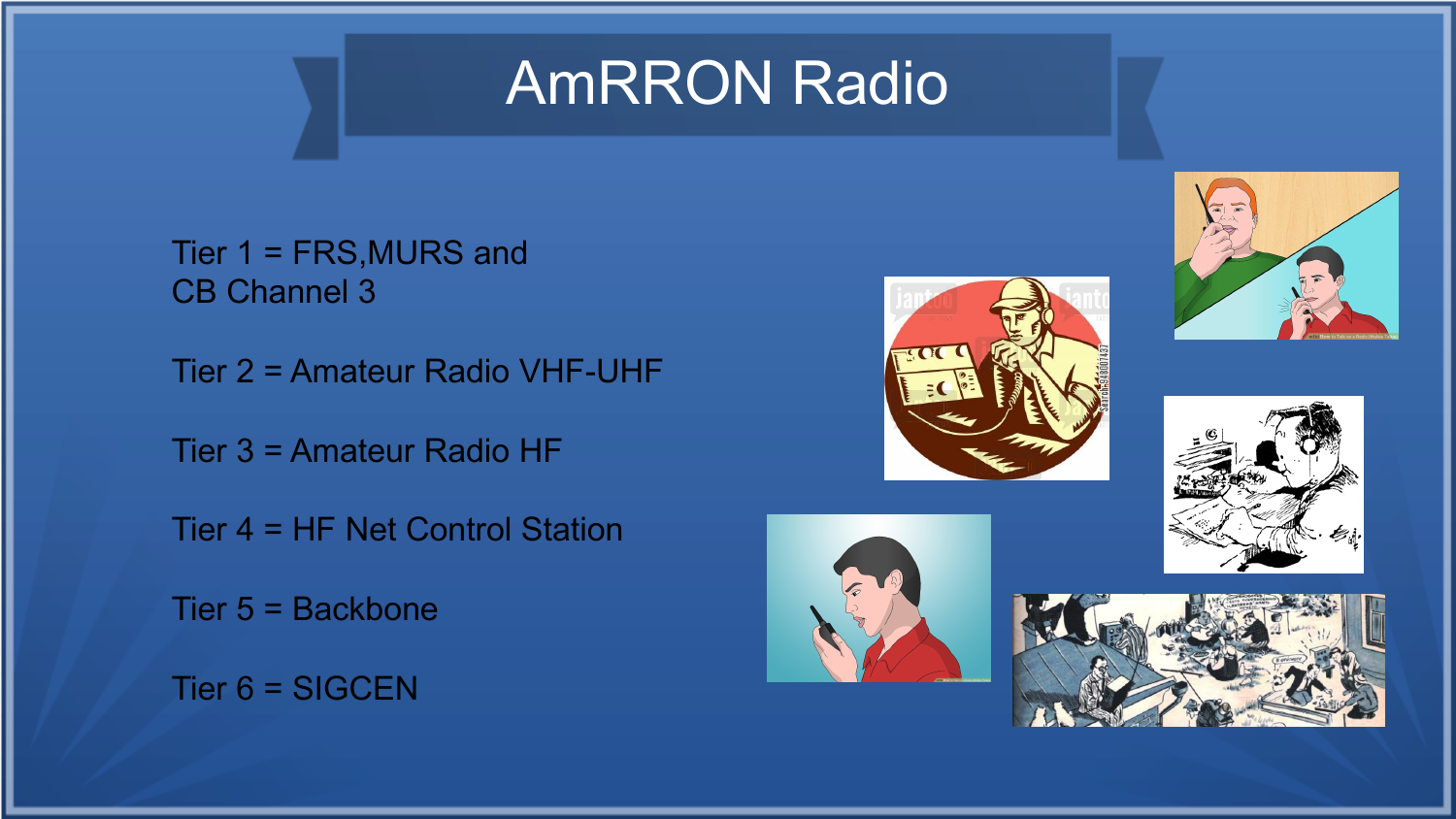# Grid down





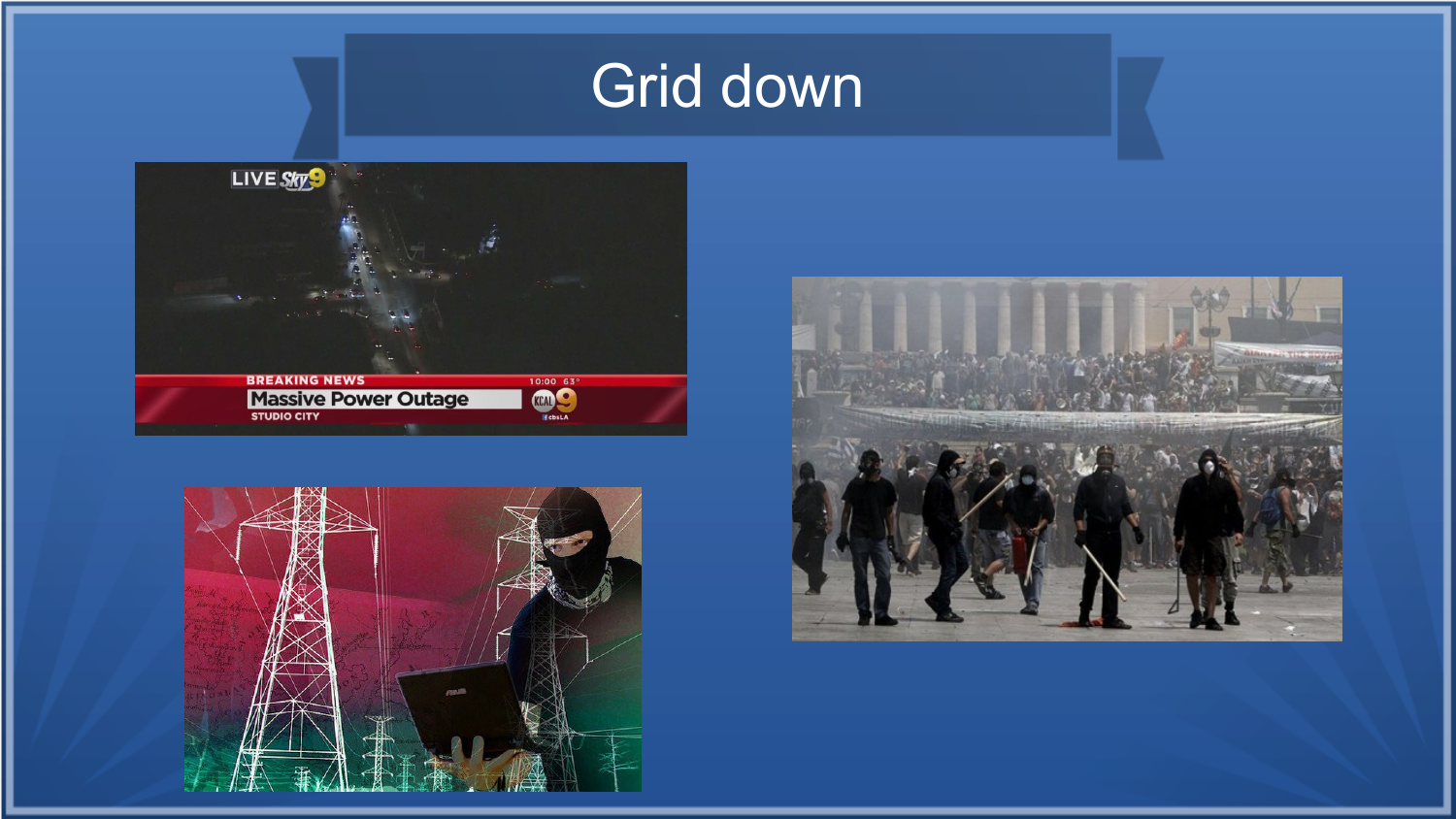

# Don't panic

During an event whether real or training the following is an explanation of AmRRON radio procedures which includes all levels of experience.

A nationwide or large regional event has occurred and normal communications are not working but you and others like you have prepared by training with your radios. It is essential that all radio operators have a current SOI and understand the Channel 3 Program. Check out the AmRRON website for more information.

So let's dive in and see how this actually works.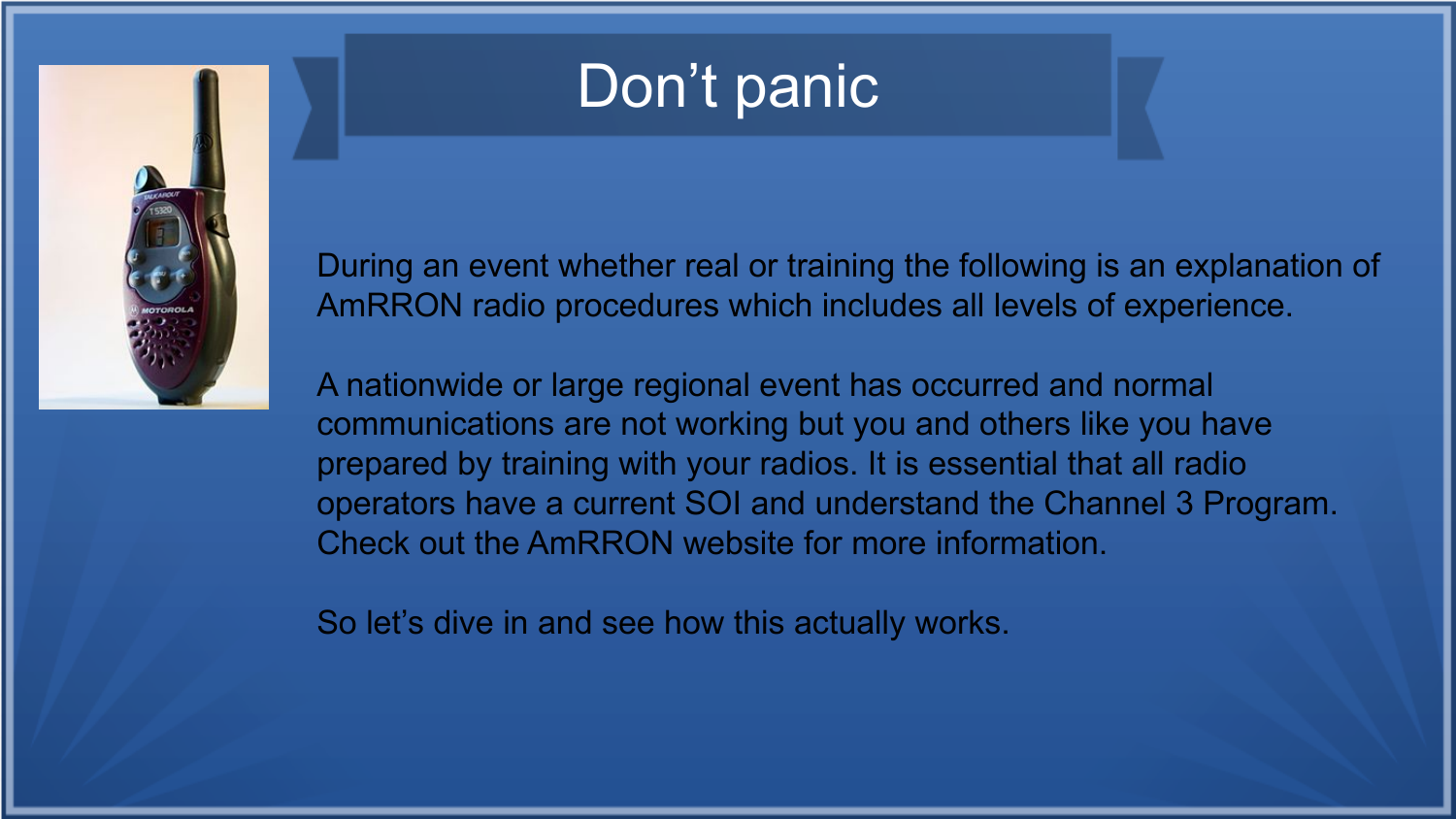## FRS,CB, and MURS



### **Tier 1**

The non licensed radio operator is referred to as a **Tier 1** – CH3 operator using MURS, CB, and/or FRS on channel 3. **Duties:** You are the very localized operator with a vital role in supplying the street level information to be passed up the chain for the leadership.

You should try to cultivate and maintain an active relationship with other tier 1 and 2 operators, as they will relay important info to you as well. Learning how to use a scanner and a shortwave radio with SSB capabilities will further keep you in the know.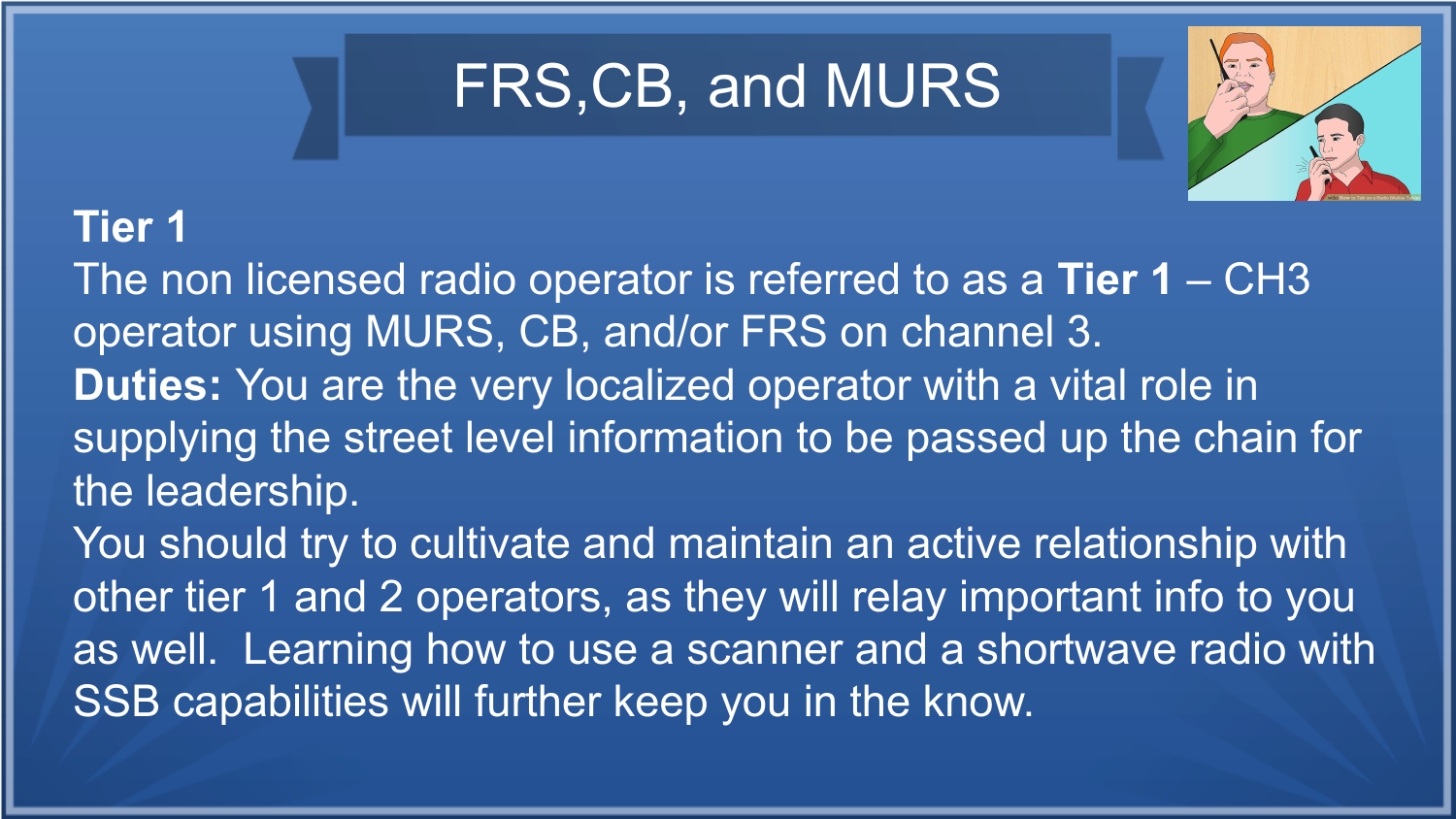## Ham Technician



**Tier 2** – Licensed Amateur Radio Technician Local VHF/UHF operator with CH3 capabilities as well. A scanner and shortwave radio are a huge plus here. Communicates with tier 1 and 2 and 3 operators. **Duties:** Realize the importance of your role as "boots on the ground" collecting and exchanging information on a local level is crucial to our mission. Cultivate and maintain relationships with tier 1 and 3 operators.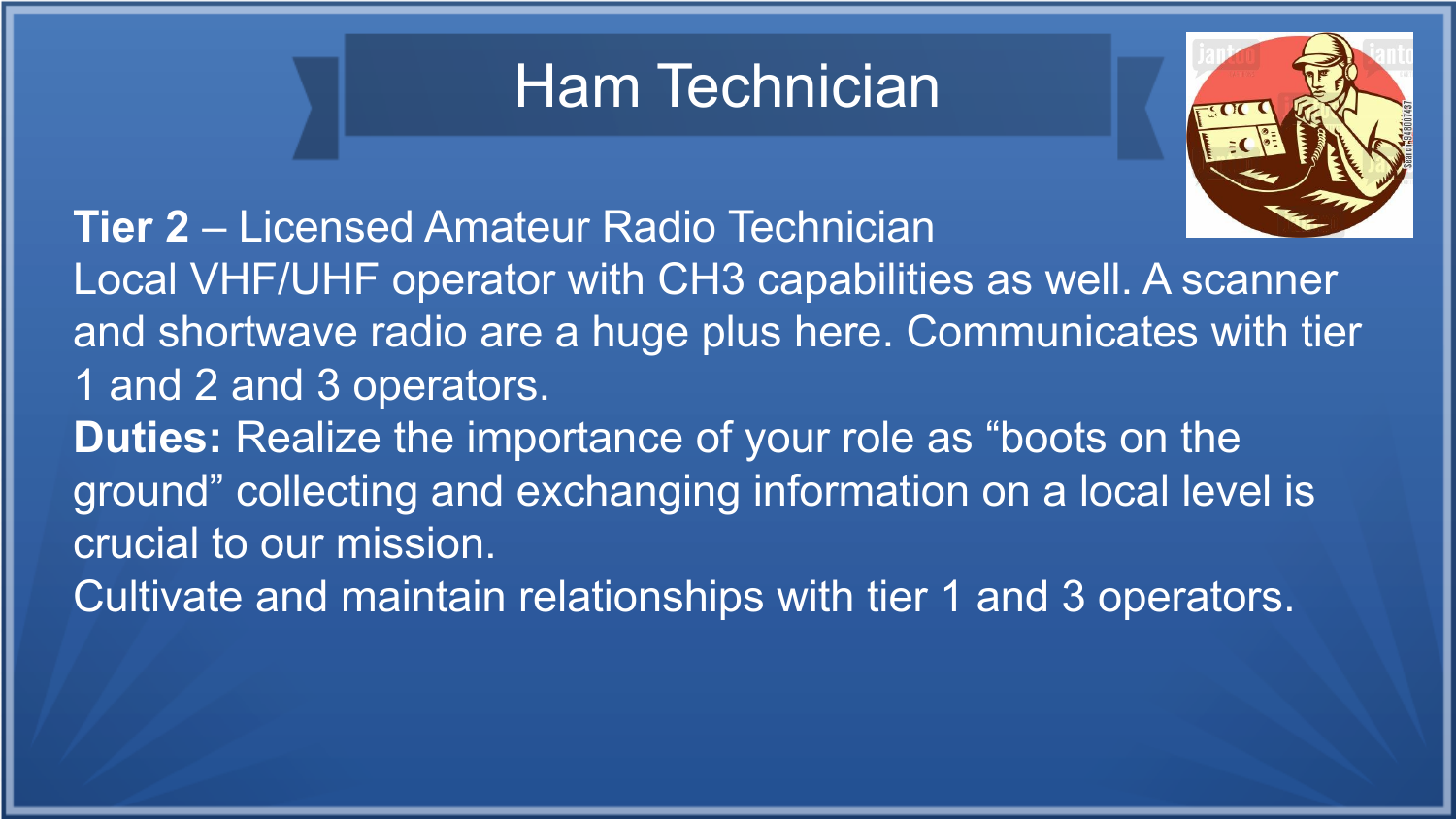# HF Operator



#### **Tier 3** – HF operator

Must be able to send information in brief but concise format between themselves, NCS's and back to the Technician. HF/VHF/UHF required. Communicates with tier 2,3 and 4 operators.

**Duties:** Act as a liaison between the tier 2 and 4 operators

Exchange information between tier 2 and 3 operators keeping them in the loop.

Pass important message traffic to a NCS using the band and mode described in the SOI.

Whenever possible use digital modes with the AmRRON Custom forms for message traffic. Also read and understand the white paper explaining "file naming" If you have NCS experience then step up to the plate when needed. And remember our goal is to pass critical message traffic, please be mindful of others that may need your help with passing traffic. Also please closely follow the directions of a NCS.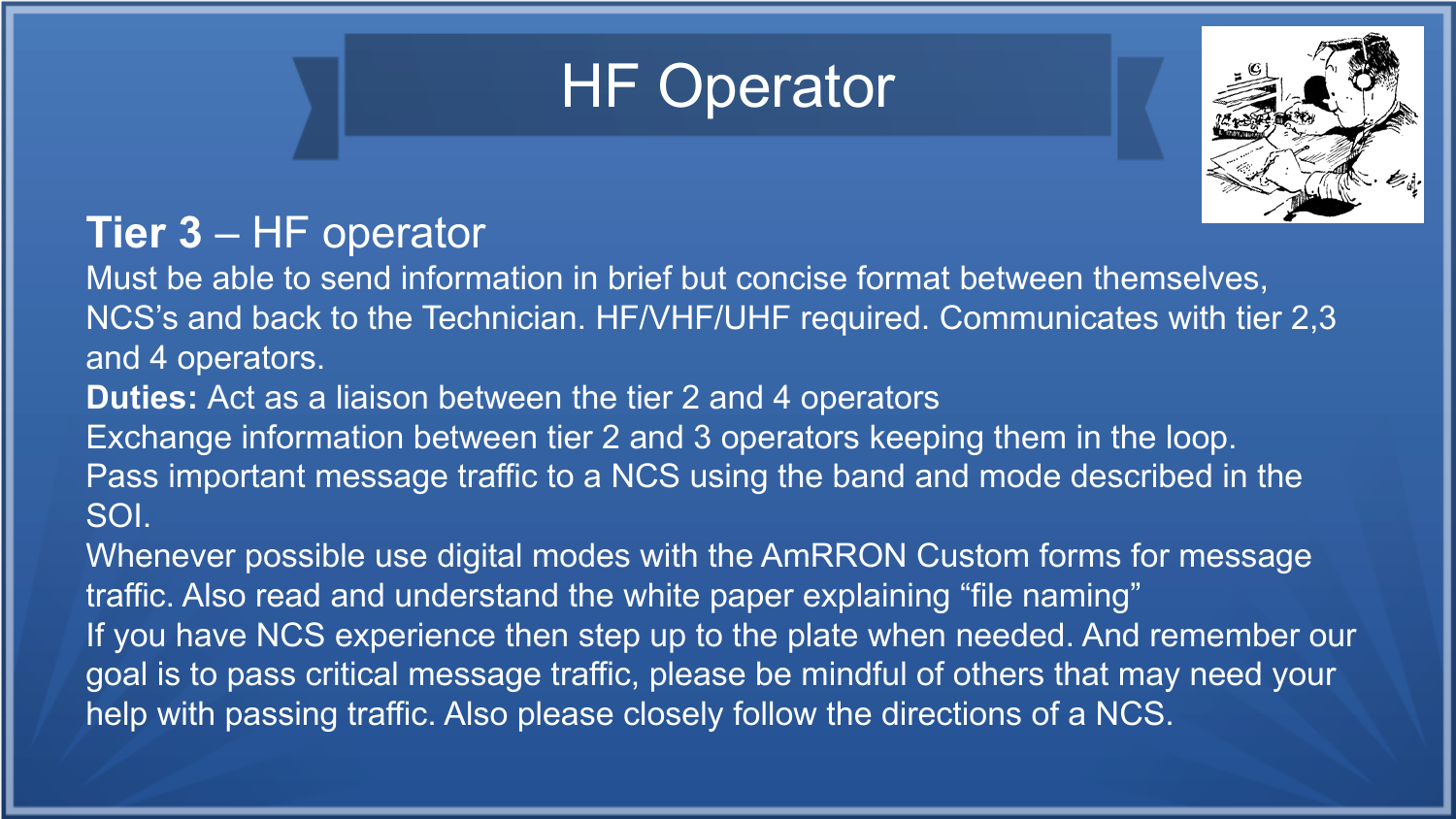### Net Control Stations



### **Tier 4** – NCS

HF operator with experience in being a Net Control Station. Must be able to administer order in the midst of chaos. Digital radio experience is a must in FLDIGI, FLMSG, and FLAMP. Communicates with tier 3, 5 and 6 operators. You have big shoes to fill here! **Duties:** Must take charge and direct the flow of traffic using whatever mode is the fastest and most accurate.

Ensures that traffic is passed to other (liaison stations) tier 4, 5 and 6 operators based upon priority and need.

Also needs to keep the tier 3 operators informed of the next window of operation and process EXSUMS as they are issued. It is not your job to reassemble message traffic into K2s forms. You have enough to do already.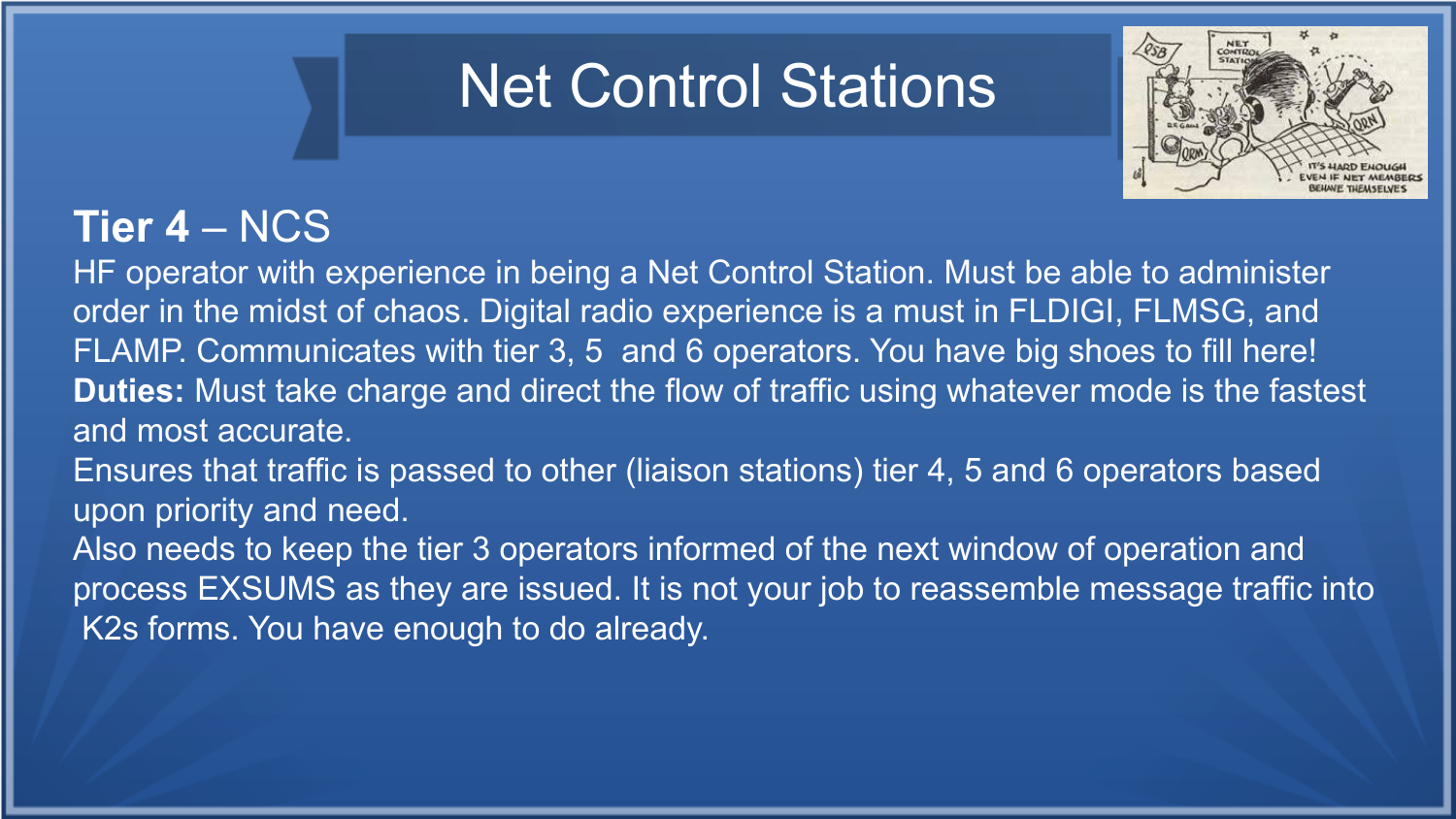



#### **Tier 5** – The backbone

HF Operators with a strong persistent signal presence and one who is highly skilled at gARIM, FLDIGI, FLMSG, FLAMP, FSQCALL, and JS8CALL. Must be able to have radio on for a majority of the day. His/her function is to maintain a repository of message traffic. Communicates with tier 3, 4, 5, and 6 operators. **Duties:** Create, maintain and increase size of "Backbone Network" Utilize the 20 meter window for national communications (2000z-2300z) Have a working knowledge of the "Gray Line" Keep your gARIM file structure up to date and clutter free Repackage message traffic into FLMSG/FLAMP files if needed. Stay aware of all message traffic from Tier 3,4,5 and 6 operators.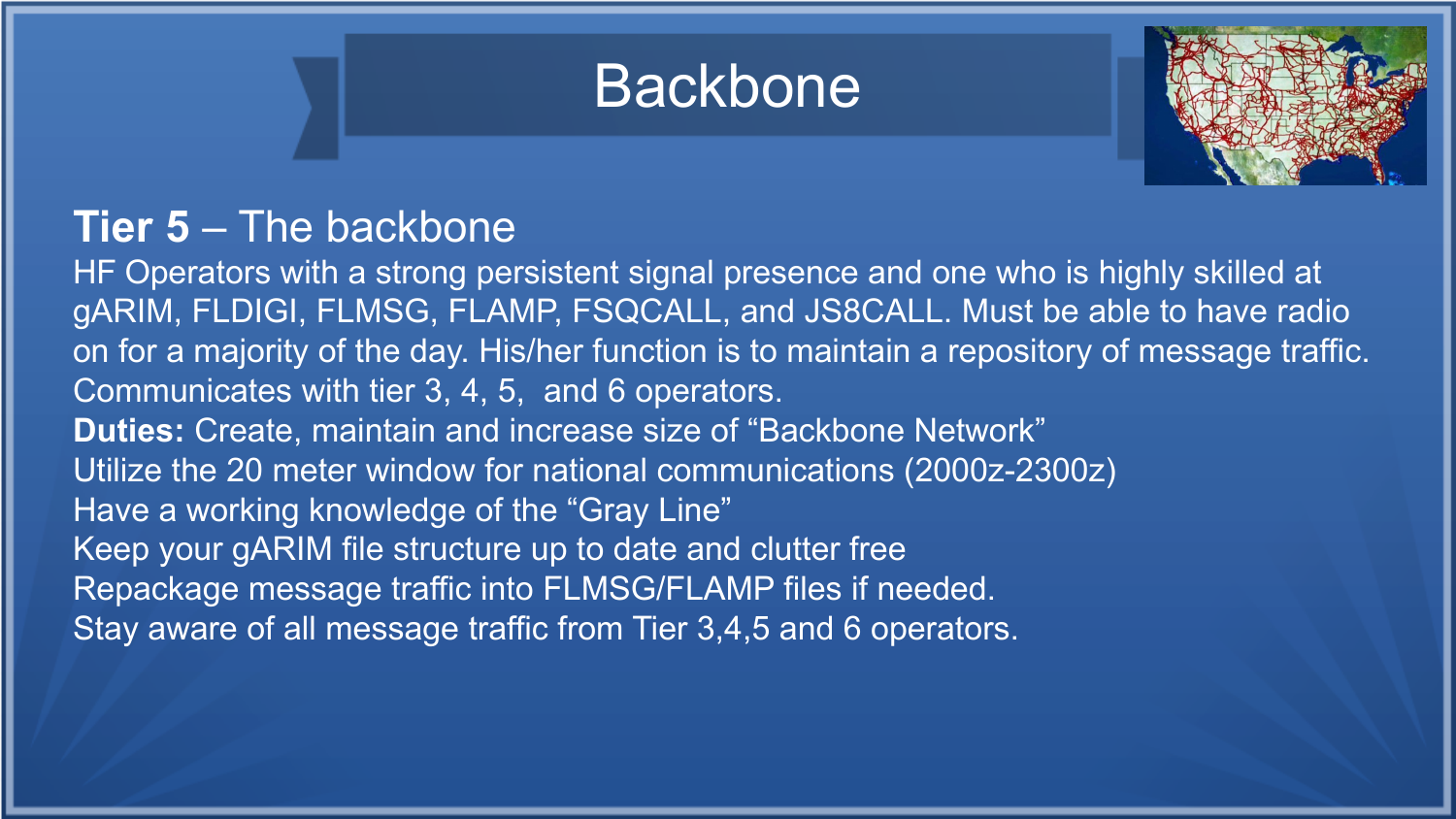

#### **Tier 6** – SIGCEN

HF operators with significant experience in all HF modes with the added experience of intel gathering, prioritizing, battle tracking and analyzing for leadership decision making. Must have all needed HF/VHF/UHF/CH3 and scanner equipment. Communicates with tier 3, 4, 5 and 6 operators. **Duties:** Have a system and the equipment to maintain awareness of all critical information. Must be able to prioritize the information and repackage it for clear and concise consumption by the leadership to help them make important decisions.

Must be able to keep a persistent presence especially during a crisis or emergency.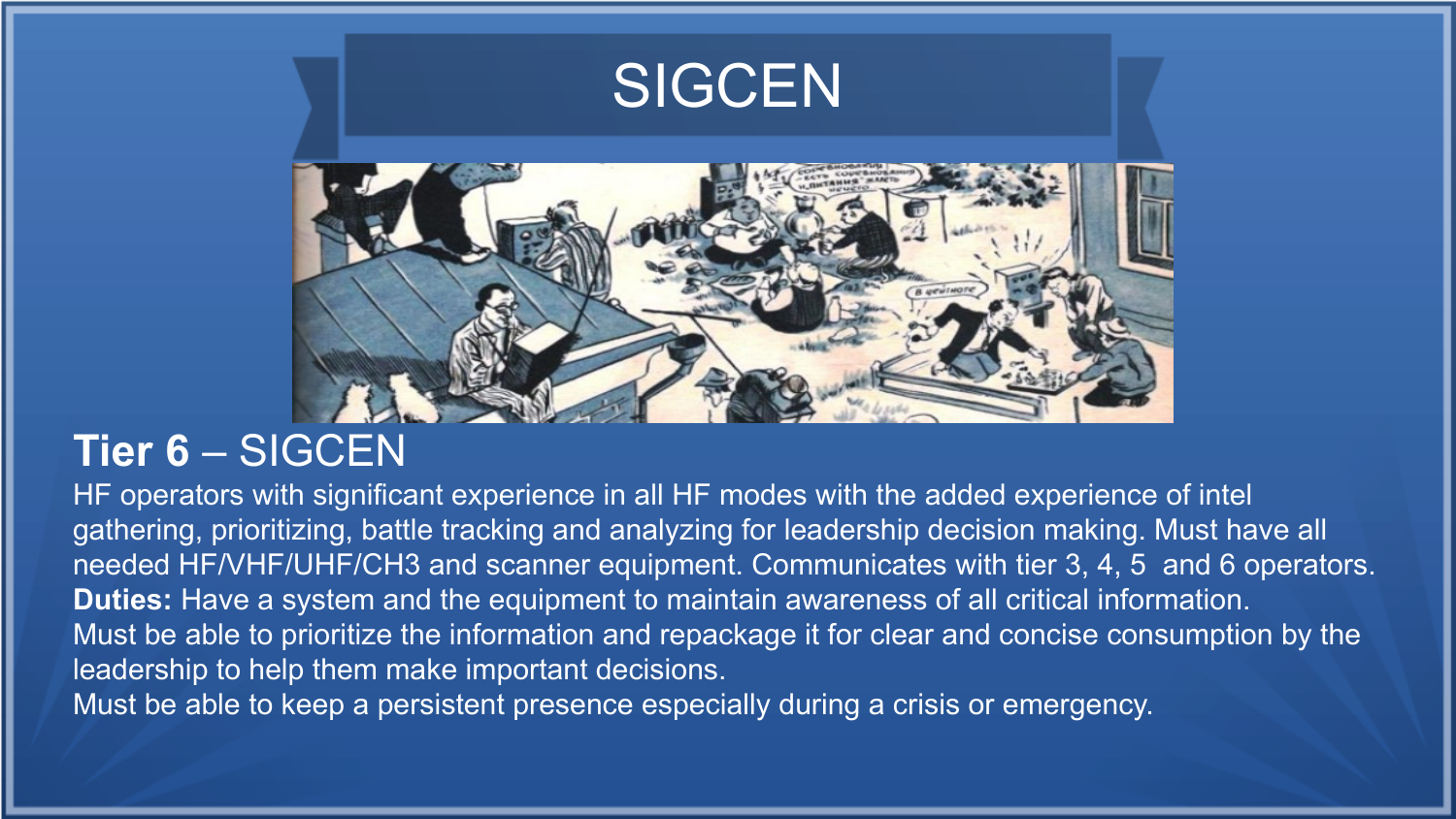

So this is how it will go! Tier 1 operators are sharing messages with each other and one of them passes a message to a Tier 2 operator.

The Tier 2 operator makes a contact with a Tier 3 and shares that very same message.

The Tier 3 person then repackages the information into a digital format and uses the SOI to share that message with others in a larger geographic region or even nationally by coordination with a NCS (net control Station).

The Tier 4 NCS ensures that the message is sent to its required destination by soliciting help from Liaison (Tier 4,5,and 6) stations.

The Tier 5 backbone is a persistent presence radio station that is in place to ensure a nationwide network and act as a repository for digital forms.

Once the message gets to a Tier 6 SIGCEN it is than prioritized and compared with other messages to paint a picture of events for leadership to make important decisions and assemble executive summaries of daily events.

Once the leadership has a good picture of the national events they will issue an executive summary of events that will be passed back down through the tiers to ensure that everyone is informed.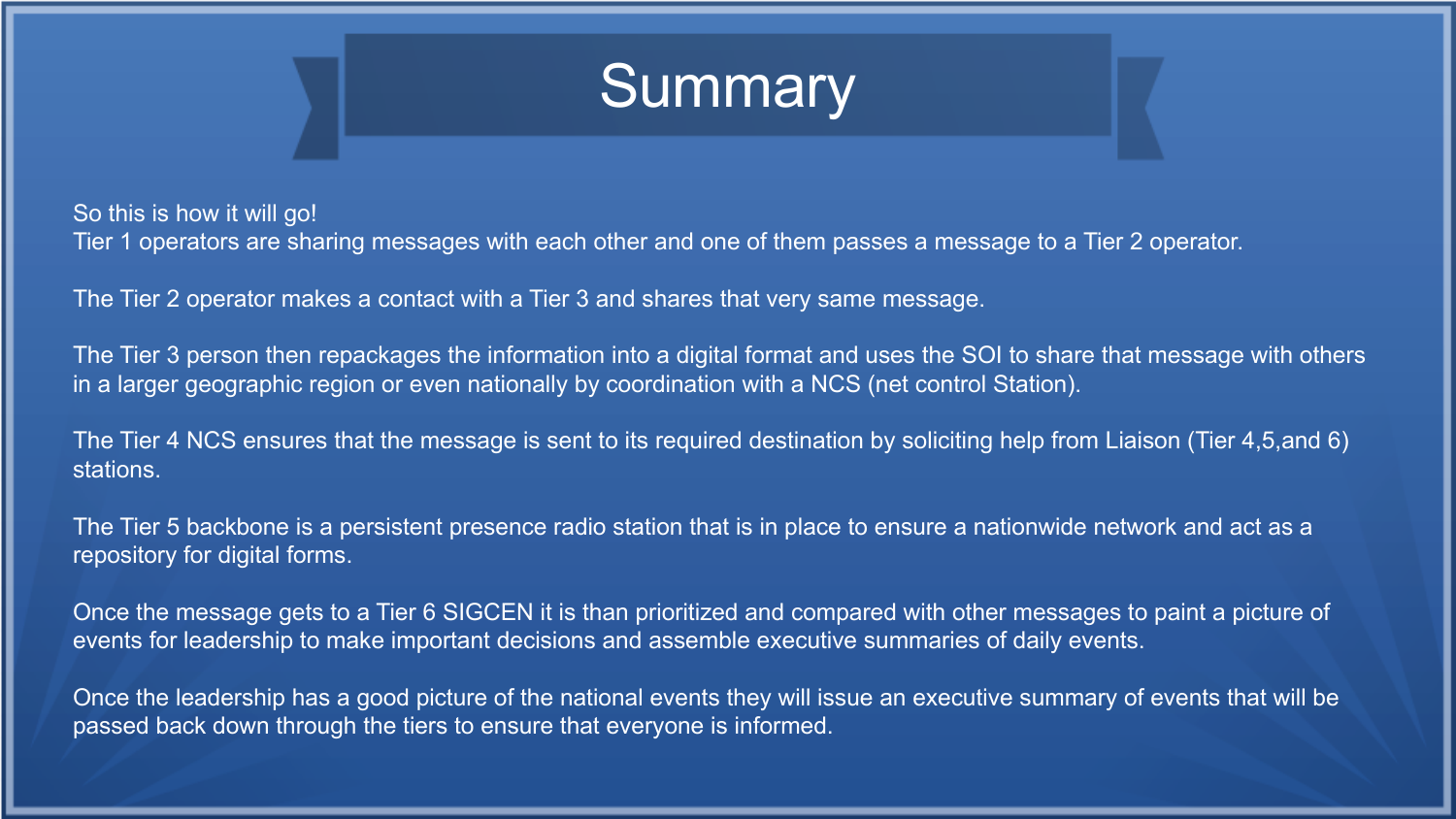# **Summary**



Tier 1 FRS, MURS, CB CH3





Tier 2 HAM TECH



Tier 3 HAM HF



Tier 4 NET **CONTROL** 



Tier 1



BACKBONE



Tier 5 Tier 6 SIGCEN